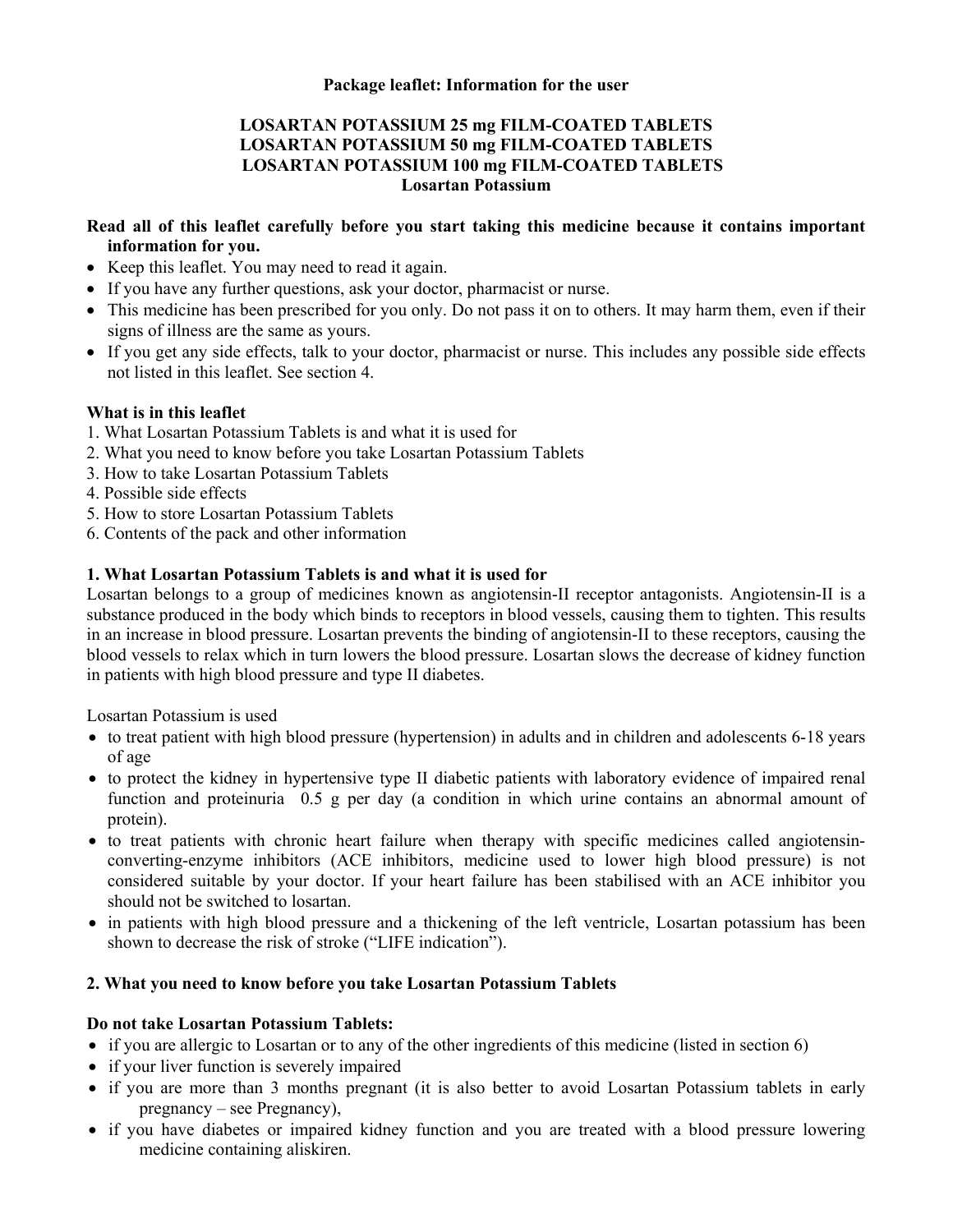#### **Warnings and precautions:**

Talk to your doctor, pharmacist or nurse before taking Losartan Potassium tablets.

You must tell your doctor if you think you are (or might become) pregnant. Losartan Potassium tablet is not recommended in early pregnancy, and must not be taken if you are more than 3 months pregnant, as it may cause serious harm to your baby if used at that stage (see pregnancy section).

It is important to tell your doctor before taking Losartan Potassium Tablets:

- if you have had a history of angiooedema (swelling of the face, lips, throat, and/or tongue) (see also section 4 'possible side effects')
- if you suffer from excessive vomiting or diarrhoea leading to an extreme loss of fluid and/or salt in your body
- if you receive diuretics (medicines that increase the amount of water that you pass out through your kidneys) or are under dietary salt restriction leading to an extreme loss of fluid and salt in your body (see section 3 'dosage in special patient groups')
- if you are known to have narrowing or blockage of the blood vessels leading to your kidneys or if you have received a kidney transplant recently
- if your liver function is impaired (see sections 2 "Do not take Losartan" and 3 "Dosage in special patient groups",
- if you suffer from heart failure with or without renal impairment or concomitant severe life threatening cardiac arrhythmias. Special caution is necessary when you are treated with a ß-blocker concomitantly
- if you have problems with your heart valves or heart muscle
- if you suffer from coronary heart disease (caused by a reduced blood flow in the blood vessels of the heart) or from cerebrovascular disease (caused by a reduced blood circulation in the brain)
- if you suffer from primary hyperaldosteronism (a syndrome associated with increased secretion of the hormone aldosterone by the adrenal gland, caused by an abnormality within the gland)
- if you are taking any of the following medicines used to treat high blood pressure:
	- an ACE-inhibitor (for example enalapril, lisinopril, ramipril), in particular if you have diabetesrelated kidney problems.
	- Aliskiren

Your doctor may check your kidney function, blood pressure, and the amount of electrolytes (e.g. potassium) in your blood at regular intervals.

See also information under the heading "Do not take Losartan Potassium Tablets"

 if you are taking other medications that may increase serum potassium (see section 2 "Other medicines and Losartan Potassium Tablets")

## **Children and adolescents**

Losartan Potassium Tablets have been studied in children. For more information, talk to your doctor.

Losartan Potassium Tablets is not recommended for use in children suffering from kidney or liver problems, as limited data are available in these patient groups. Losartan Potassium Tablets is not recommended for use in children under 6 years old, as it has not been shown to work in this age group. .

## **Other medicines and Losartan Potassium Tablets :**

**Tell your doctor or pharmacist if you are taking, have recently taken or might take any other medicines.** Tell your doctor if you are taking potassium supplements, potassium-containing salt substitutes, potassium-sparing medicines such as certain diuretics (amiloride, triamteren, spironolactone), or other medicines that may increase serum potassium (e.g., heparin, trimethoprim-containing medicines), as the combination with Losartan Potassium Tablets is not advisable.

Take particular care if you are taking the following medicines while under treatment with Losartan Potassium: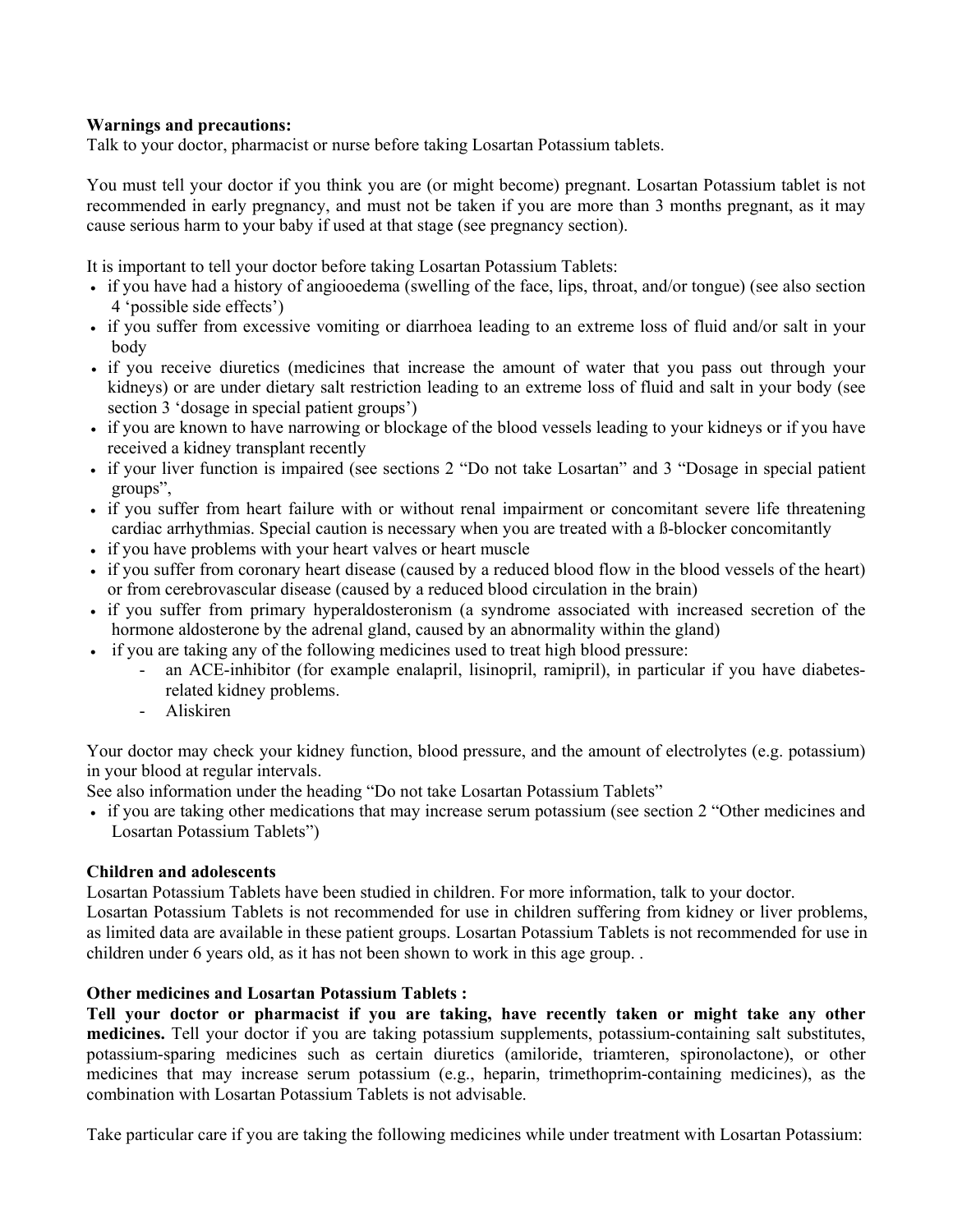- other blood pressure lowering medicines as they may additionally reduce your blood pressure. Blood pressure may also be lowered by one of the following drugs/ class of drugs: tricyclic antidepressants, antipsychotics, baclofen, amifostine,
- medicines which retain potassium or may increase potassium levels (e.g. potassium supplements, potassium-containing salt substitutes or potassium-sparing medicines such as certain diuretics [amiloride, triamterene, spironolactone] or heparin),
- non-steroidal anti-inflammatory drugs such as indomethacin, including cox-2-inhibitors (medicines that reduce inflammation, and can be used to help relieve pain) as they may reduce the blood pressure lowering effect of losartan.

If your kidney function is impaired, the concomitant use of these medicines may lead to a worsening of the kidney function.

Lithium containing medicines should not be taken in combination with losartan without close supervision by your doctor. Special precautionary measures (e.g. blood tests) may be appropriate.

Your doctor may need to change your dose and/or to take other precautions:

If you are taking an ACE-inhibitor or aliskiren (see also information under the headings "Do not take Losartan Potassium Tablets" and "Warnings and precautions".

#### **Losartan Potassium Tablets with food and drink:**

Losartan Potassium Tablets may be taken with or without food.

#### **Pregnancy and breast-feeding:**

#### **Pregnancy**

You must tell your doctor if you think you are (or might become) pregnant. Your doctor will normally advise you to stop taking Losartan Potassium Tablets before you become pregnant or as soon as you know you are pregnant and will advise you to take another medicine instead of Losartan Potassium Tablets.

Losartan Potassium Tablets is not recommended in early pregnancy, and must not be taken when more than 3 months pregnant, as it may cause serious harm to your baby if used after the third month of pregnancy.

## **Breast-Feeding**

Tell your doctor if you are breast-feeding or about to start breast-feeding. Lorsartan is not recommended for mothers who are breast feeding, and your doctor may choose another treatment for you if you wish to breastfeed. Especially if your baby is a newborn, or born prematurely.

Ask your doctor or pharmacist for advice before taking any medicine.

#### **Driving and using machines:**

No studies on the effects on the ability to drive and use machines have been performed.

Losartan Potassium Tablet is unlikely to affect your ability to drive or use machines. However, as with many other medicines used to treat high blood pressure, losartan may cause dizziness or drowsiness in some people. If you experience dizziness or drowsiness, you should consult your doctor before attempting such activities.

#### **Important information about some of the ingredients of Losartan Potassium Tablets**

This medicine contains lactose.

If you have been told by your doctor that you have an intolerance to some sugars (e.g. Lactose), contact your doctor before taking this medicine.

#### **3. How to take Losartan Potassium Tablets**

Always take this medicine exactly as your doctor has told you. Check with your doctor or pharmacist if you are not sure. Your doctor will decide on the appropriate dose of Losartan Potassium Tablets, depending on your condition and whether you are taking other medicines. It is important to continue taking Losartan Potassium Tablets for as long as your doctor prescribes it in order to maintain smooth control of your blood pressure.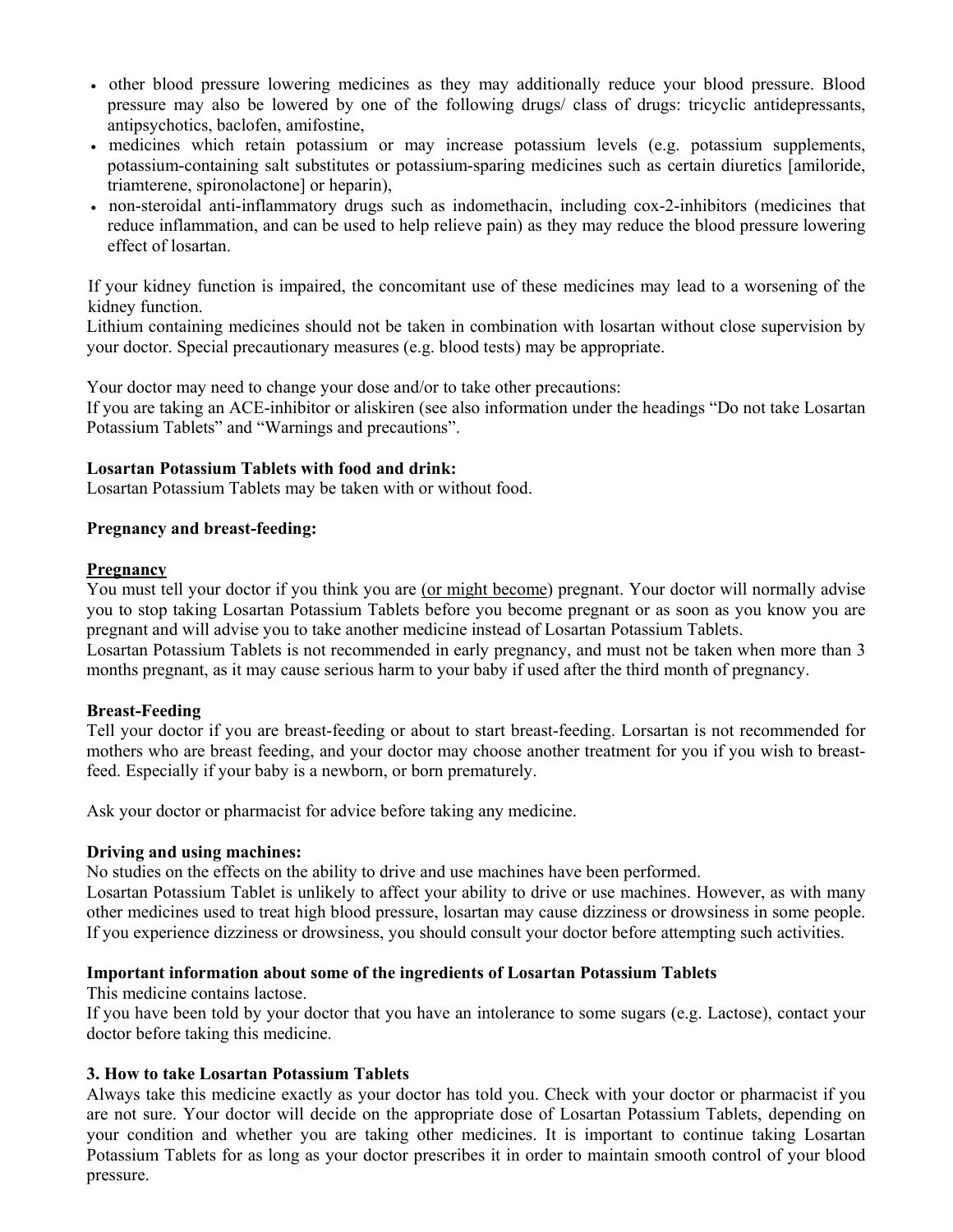### **Adult patients with High Blood Pressure (Hypertension)**

- Treatment usually starts with 50 mg losartan (one tablet of Losartan Potassium 50 mg) once a day.
- The maximal blood pressure lowering effect should be reached 3-6 weeks after beginning treatment. In some patients the dose may later be increased to 100 mg losartan (two tablets of Losartan Potassium 50 mg or one tablet of Losartan Potassium) once daily

If you have the impression that the effect of losartan is too strong or too weak, please talk to your doctor or pharmacist.

#### **Use in children and adolescents**

#### Children below 6 years of age

Losartan Potassium tablets is not recommended for use in children under 6 years old, as it has not been shown to work in this age group.

#### Children aged 6 - 18 years old

- The recommended starting dose in patients who weigh between 20 and 50kg is 0.7mg of losartan per kg of body weight administered once a day (up to 25mg of Losartan).
- The doctor may increase the dose if blood pressure is not controlled.
- Other form(s) of this medicine may be more suitable for children; ask your doctor or pharmacist.

#### **Patients with high blood pressure and type II diabetes**

- Treatment usually starts with 50 mg losartan (one tablet of Losartan Potassium 50 mg) once a day.
- The dose may later be increased to 100 mg losartan (two tablets of Losartan Potassium 50 mg) once daily depending on your blood pressure response.

Losartan tablets may be administered with other blood pressure lowering medicines (e.g. diuretics, calcium channel blockers, alpha- or beta-blockers, and centrally acting agents) as well as with insulin and other commonly used medicines that decrease the level of glucose in the blood (e.g. sulfonylureas, glitazones and glucosidase inhibitors).

#### **Adult Patients with Heart Failure**

Treatment usually starts with 12.5 mg losartan (one tablet Losartan Potassium 12.5 mg) once a day. Generally, the dose should be increased weekly step-by-step (i.e., 12.5 mg daily during the first week, 25 mg daily during the second week, 50 mg daily during the third week, 100 mg daily during the fourth week, 150 mg daily during the fifth week) up to the maintenance dose as determined by your physician. A maximum dose of 150 mg losartan (for example, three tablets of Losartan Potassium 50 mg or one tablet each of Losartan Potassium 100 mg and Losartan Potassium 50 mg) once daily may be used.

In the treatment of heart failure, losartan is usually combined with a diuretic (medicine that increases the amount of water that you pass out through your kidneys) and/or digitalis (medicine that helps to make the heart stronger and more efficient) and/or a beta-blocker.

#### **Dosage in special patient groups**

The doctor may advise a lower dose, especially when starting treatment in certain patients such as those treated with diuretics in high doses, in patients with liver impairment, or in patients over the age of 75 years. The use of losartan is not recommended in patients with severe hepatic impairment (see section "Do not take Losartan").

#### **Administration**

The tablets should be swallowed with a glass of water. You should try to take your daily dose at about the same time each day. It is important that you continue to take Losartan Potassium Tablets until your doctor tells you otherwise.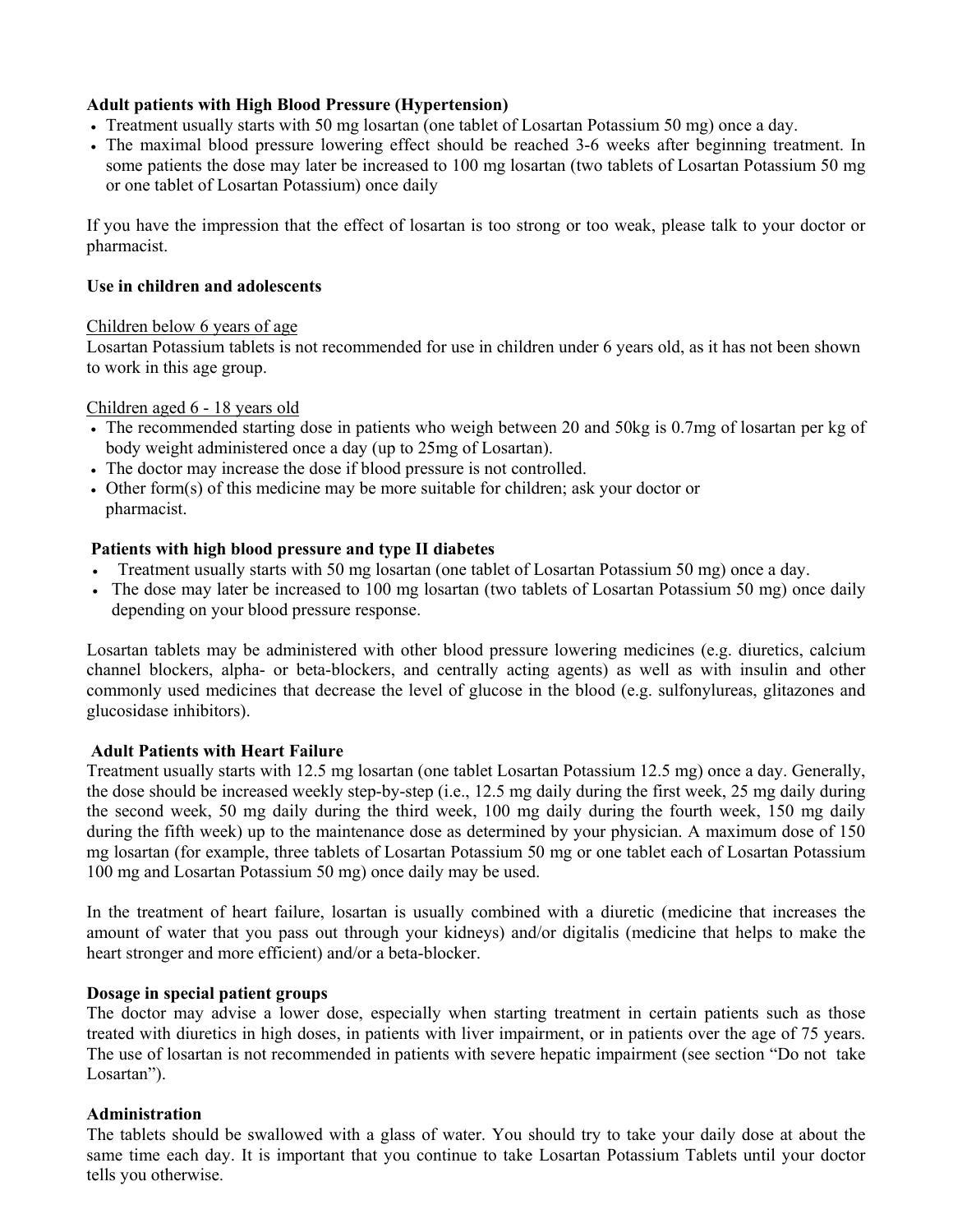### **If you take more Losartan Potassium Tablets than you should**

If you accidentally take too many tablets, or a child swallows some, contact your doctor immediately. Symptoms of overdose are low blood pressure, increased heartbeat, possibly decreased heartbeat.

#### **If you forget to take Losartan Potassium Tablets**

If you accidentally miss a daily dose, just take the next dose as normal. Do not take a double dose to make up for a forgotten tablet.

### **If you stop taking Losartan Potassium Tablets**

Do not discontinue the treatment without consulting your doctor even if you feel better. It is important that you take Losartan Potassium Tablets for as long as your doctor prescribes it.

If you have any further questions on the use of this medicine, ask your doctor, pharmacist or nurse.

#### **4. Possible side effects**

Like all medicines, this medicine can cause side effects, although not everybody gets them. If you experience the following, stop taking losartan tablets and tell your doctor immediately or go to the casualty department of your nearest hospital:

A severe allergic reaction (rash, itching, swelling of the face, lips, mouth or throat that may cause difficulty in swallowing or breathing).

This is a serious but rare side effect, which affects more than 1 out of 10,000 patients but fewer than 1 out of 1,000 patients. You may need urgent medical attention or hospitalisation.

The following side effects have been reported with Losartan Potassium Tablets:

## **Common (may affect up to 1 in 10 people):**

• dizziness,

• low blood pressure, (especially after excessive loss of water from the body within blood vessels e.g. in patients with severe heart failure or under treatment with high dose diuretics),

• dose-related orthostatic effects such as lowering of blood pressure appearing when rising from lying or sitting position.

- debility,
- fatigue,
- too little sugar in the blood (hypoglycaemia),
- too much potassium in the blood (hyperkalaemia).
- changes in kidney function (may be reversible upon discontinuation of treatment) including kidney failure,
- reduced number of red blood cells (anaemia)
- increase in blood urea, serum creatinine and serum potassium in patients with heart failure.

#### **Uncommon (may affect up to 1 in 100 people):**

- somnolence,
- headache,
- sleep disorders,
- feeling of increased heart rate (palpitations),
- severe chest pain (angina pectoris),
- shortness of breath (dyspnoea),
- abdominal pain,
- severe constipation,
- diarrhoea,
- nausea,
- vomiting,
- hives (urticaria),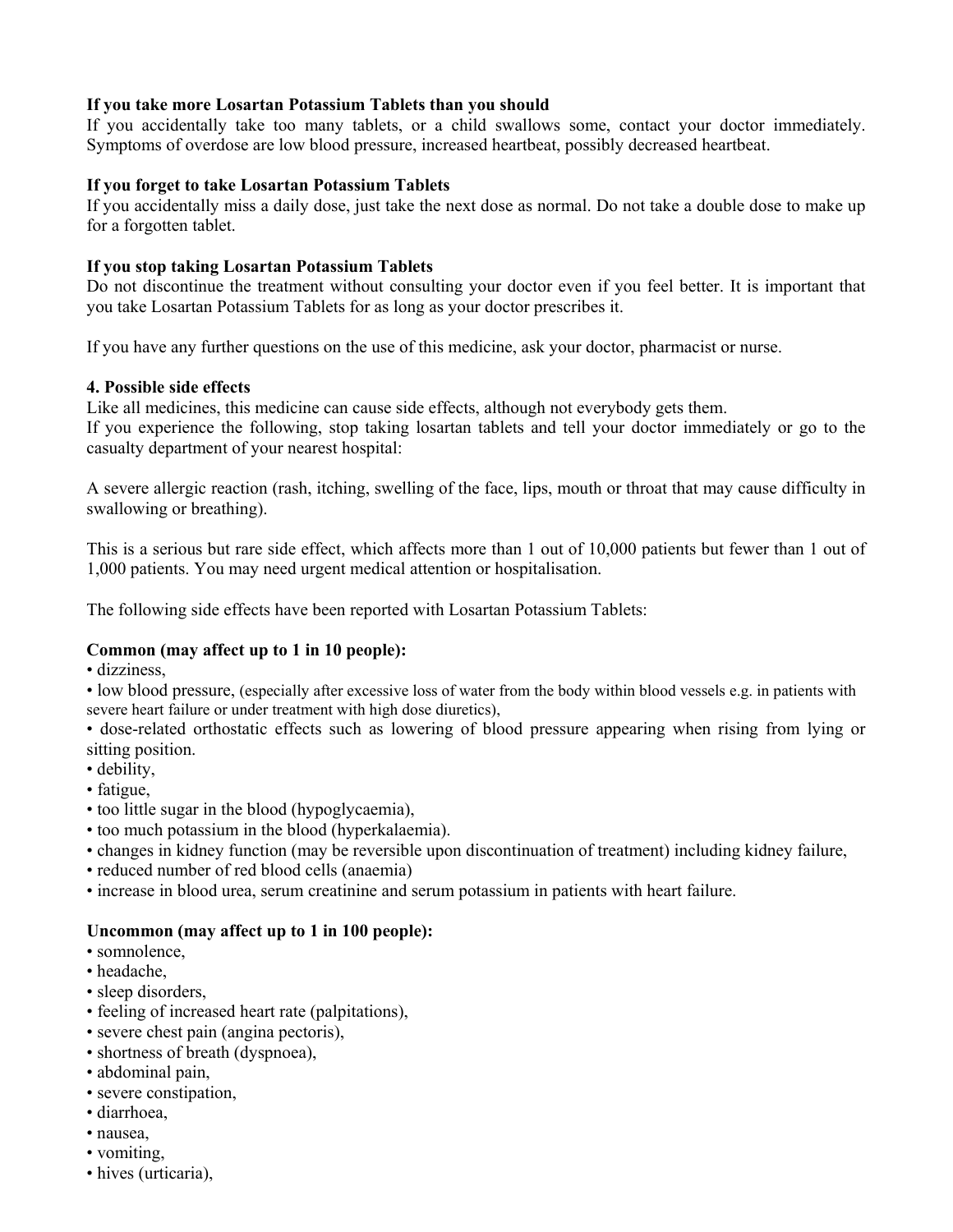- itching (pruritus),
- rash,
- localised swelling (oedema).
- cough

## **Rare (may affect up to 1 in 1000 people):**

- hypersensitivity
- angioedema
- inflammation of blood vessels (vasculitis including Henoch-Schönlein purpura),
- numbness or tingling sensation (paraesthesia),
- fainting (syncope),
- very rapid and irregular heartbeat (atrial fibrillation) brain attack (stroke),
- inflammation of the liver (hepatitis),
- elevated blood alanine aminotransferase (ALT) levels, usually resolved upon discontinuation of treatment.

## **Not known (frequency cannot be estimated from available data)**:

- reduced number of thrombocytes,
- migraine,
- liver function abnormalities,
- muscle and joint pain,
- flu-like symptoms,
- back pain and urinary tract infection.
- Increased sensitivity to the sun (photosensitivity)
- Unexplained muscle pain with dark (tea-coloured) urine (rhabdomyolysis)
- Impotence
- Inflammation of the pancreas (pancreatitis)
- Low levels of sodium in the blood (hyponatraemia)
- Depression
- Generally feeling unwell (malaise)
- Ringing, buzzing, roaring, or clicking in the ears (tinnitus)
- Disturbed taste (dysgeusia)

Side effects in children are similar to those seen in adults.

## **Reporting of side effects**

If you get any side effects, talk to your doctor, pharmacist or nurse. This includes any possible side effects not listed in this leaflet. By reporting side effects you can help provide more information on the safety of this medicine.

For Ireland - You can also report side effects directly via

HPRA Pharmacovigilance, Earlsfort Terrace , IRL - Dublin 2; Tel: +353 1 6764971; Fax: +353 1 6762517. Website: www.hpra.ie; e-mail: medsafety@hpra.ie

# **5. How to store Losartan Potassium Tablets**

- Keep this medicine out of the sight and reach of children
- Do not use this medicine after the expiry date, which is stated on the carton (EXP). The expiry date refers to the last day of that month.
- Do not store above 25°C. Store in the original package in order to protect from moisture.
- Do not throw away any medicines via wastewater or household waste. Ask your pharmacist how to throw away medicines you no longer use. These measures will help protect the environment.

# **6. Contents of the pack and other information**

# **What Losartan Potassium Tablets contains:**

The active substance is Losartan Potassium.